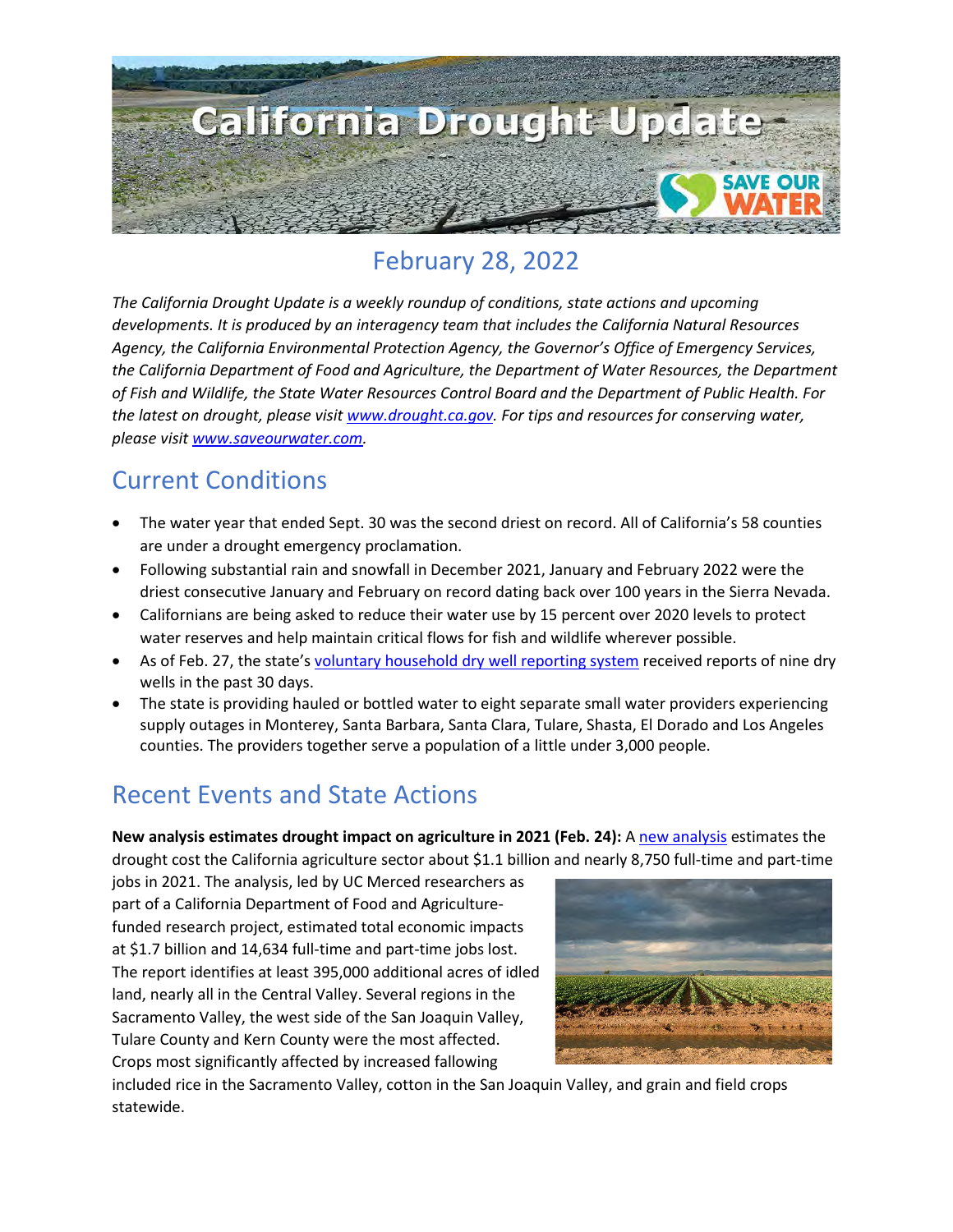**Central Valley Project announces initial waters supply outlook for 2022 (Feb. 23**): The U.S. Bureau of Reclamation [announced initial 2022 water supply allocations](https://www.usbr.gov/newsroom/#/news-release/4104) for Central Valley Project contractors. Water service contractors north and south of the Delta can expect to receive zero deliveries, while irrigation districts with water rights that pre-date the construction of the Redding-to-Bakersfield project and wildlife refuges will get a 75% allocation. Most cities that depend upon the project, including Redding and West Sacramento, will get a 25% allocation. As the water year progresses, changes in hydrology and opportunities to deliver additional water will influence future allocation decisions. The CVP supplies more than 3 million acres of land in central California.

**Curtailments adjusted (ongoing):** The Water Board lifted curtailments in most watersheds following December's storms, but dry conditions in January and February have led to re-imposition of curtailments in some areas. Curtailments have been reinstated in a few sub-watersheds of the Delta watershed. It is likely that additional curtailments will be reinstated in the Delta watershed next week if conditions remain dry. Water Board staff will continue to adjust curtailment orders as conditions change.

# Tribal / Local Actions

- **Tribal governments:** Tribal emergency drought proclamations as reported by Cal OES to date: Buena Vista Rancheria of Me-Wuk Indians, Karuk Tribe, Resighini Rancheria, Tule River Indian Tribe, Yurok Tribe, Wiyot Tribe.
- **Local government:** Local emergency drought proclamations as reported by Cal OES to date: Butte, Colusa, Fresno, Glenn, Humboldt, Lake, Marin, Mendocino, Modoc, Napa, Nevada, San Joaquin, San Luis Obispo, Santa Barbara, Santa Clara, Siskiyou, Sonoma, Tulare, Tuolumne, Yolo.
- **Water suppliers:** The following public water suppliers have imposed mandatory water use reductions on customers, according to information voluntarily provided to the Association of California Water Agencies and / or recent announcements. The list likely is not comprehensive:
	- o Alameda County Water District mandatory water use restrictions aimed at reducing water use by 15 percent.
	- o Brooktrails Community Services District usage cap of 9,000 gallons per month, all customers
	- o Indian Wells Valley Water District 20 percent
	- o Marin Municipal Water District 40 percent
	- o Mendocino County Russian River Flood Control and Conservation Improvement District – 40 percent
	- o Modesto Irrigation District irrigation allocation capped at 36 inches per acre
	- o Montague Water Conservation District 95 percent
	- o Nevada Irrigation District 20 percent
	- o Reclamation District 1500 25 percent
	- o Richvale Irrigation District 50 percent
	- o City of Santa Rosa 20 percent
	- o Westlands Water District no outdoor water use by municipal and industrial customers
	- o Zone 7 15 percent

The following private water companies have imposed a 15 percent mandatory water use reduction: